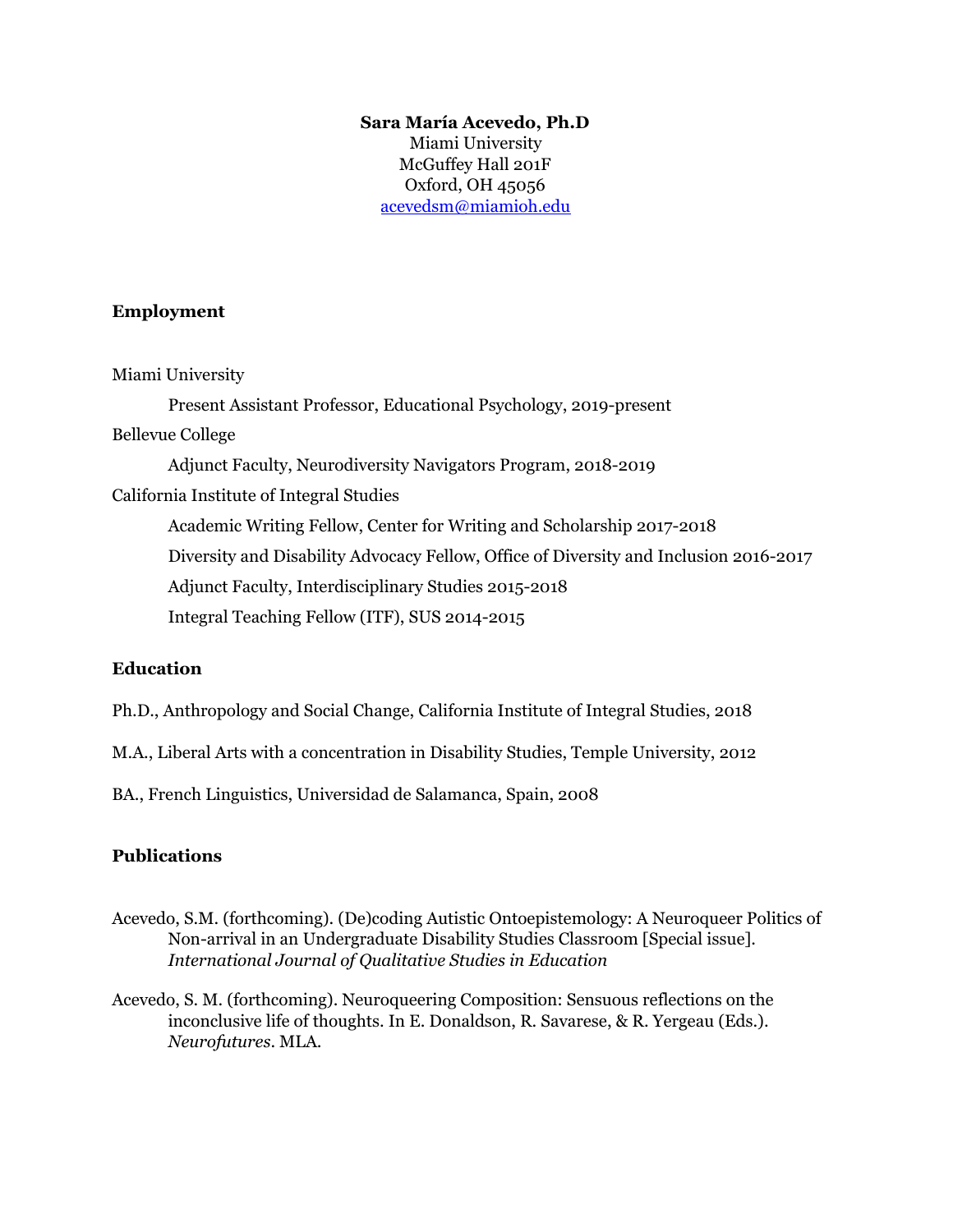- Acevedo Espinal, S. M. (in press). "Effective Schooling" in the age of capital: Insights from advocacy anthropology, the anthropology of education, and critical disability studies [Special Issue]. *Canadian Journal of Disability Studies*
- Acevedo, S.M &, Nusbaum, E. A. (2020). Autism, Neurodiversity, and Inclusive Education. In G. Noblit *(Ed.). The Oxford Research Encyclopedia of Education.* Oxford University Press <https://doi.org/10.1093/acrefore/9780190264093.013.1260>
- Acevedo, S. M.(2019). [Review of the Book *Camouflage: The Hidden Lives of Autistic Women,* by Sarah Bargiela]. *Ought: The Journal of Autistic Culture*, *1*(2), 68–73. <https://scholarworks.gvsu.edu/cgi/viewcontent.cgi?article=1030&context=ought>
- Acevedo, S.M. (2020, July 16). Anti-Ableist Glossary of Terms in Spanish. *The National Resource Center for Reaching Victims*. reachingvictims.org <https://reachingvictims.org/resource/anti-ableist-glossary-of-disability-terms/>
- Acevedo, S.M. (2015). [Book review of *Exploring Disability Identity and Disability Rights through Narratives: Finding a Voice of Their Own,* by Ravi Malhotra & Morgan Rowe]. *Disability & Society 30*(7), 1127-1129. <https://doi.org/10.1080/09687599.2015.1037557>

Acevedo, S. M. et al (2015). Positionality as Knowledge: From Pedagogy to Praxis. *Integral Review 11*(1), 29-46. [https://integral-review.org/issues/vol\\_11\\_no\\_1\\_acevedo\\_et\\_al\\_positionality\\_as\\_knowle](https://integral-review.org/issues/vol_11_no_1_acevedo_et_al_positionality_as_knowledge.pdf) [dge.pdf](https://integral-review.org/issues/vol_11_no_1_acevedo_et_al_positionality_as_knowledge.pdf)

# **Presentations (abbreviated)**

Abustan, P., Acevedo, S.M., Hou, L., Pearson, H., Yoshizaki-Gibbons, H. (2020, April 4-7). *Narrating Disability at the Intersections: Peripheral Embodiments and the Power of Interwoven Storytelling.* [Panel]. Society for Disability Studies (virtual meeting). <https://disstudies.org/index.php/sds-at-osu/>

Acevedo, S.M. (2020, November 5-14). *Disabled Voices in the Field: Toward Reimagining Anthropologists at Work*. [Round Table, Presidential Session]. American Anthropological Association (virtual meeting). <https://www.eventscribe.com/2020/ROV/index.asp>

Acevedo, S.M., Murphy, R., Marshall, A., Linthicum, M., & Douglas, Z. (2020, April 4-7). *Inexplicit Subversions: Enabling Accompliceship in the Applied Professions.* [Panel discussion]*.* Society for Disability Studies (virtual meeting). <https://disstudies.org/index.php/sds-at-osu/>

Acevedo, S.M., Stolz, S., & Nakamura, K. (2020, March ). *Accommodating Research on Communication Disability.*[Panel]. Society for Applied Anthropology, Albuquerque, NM. <https://www.appliedanthro.org/previous-meetings>